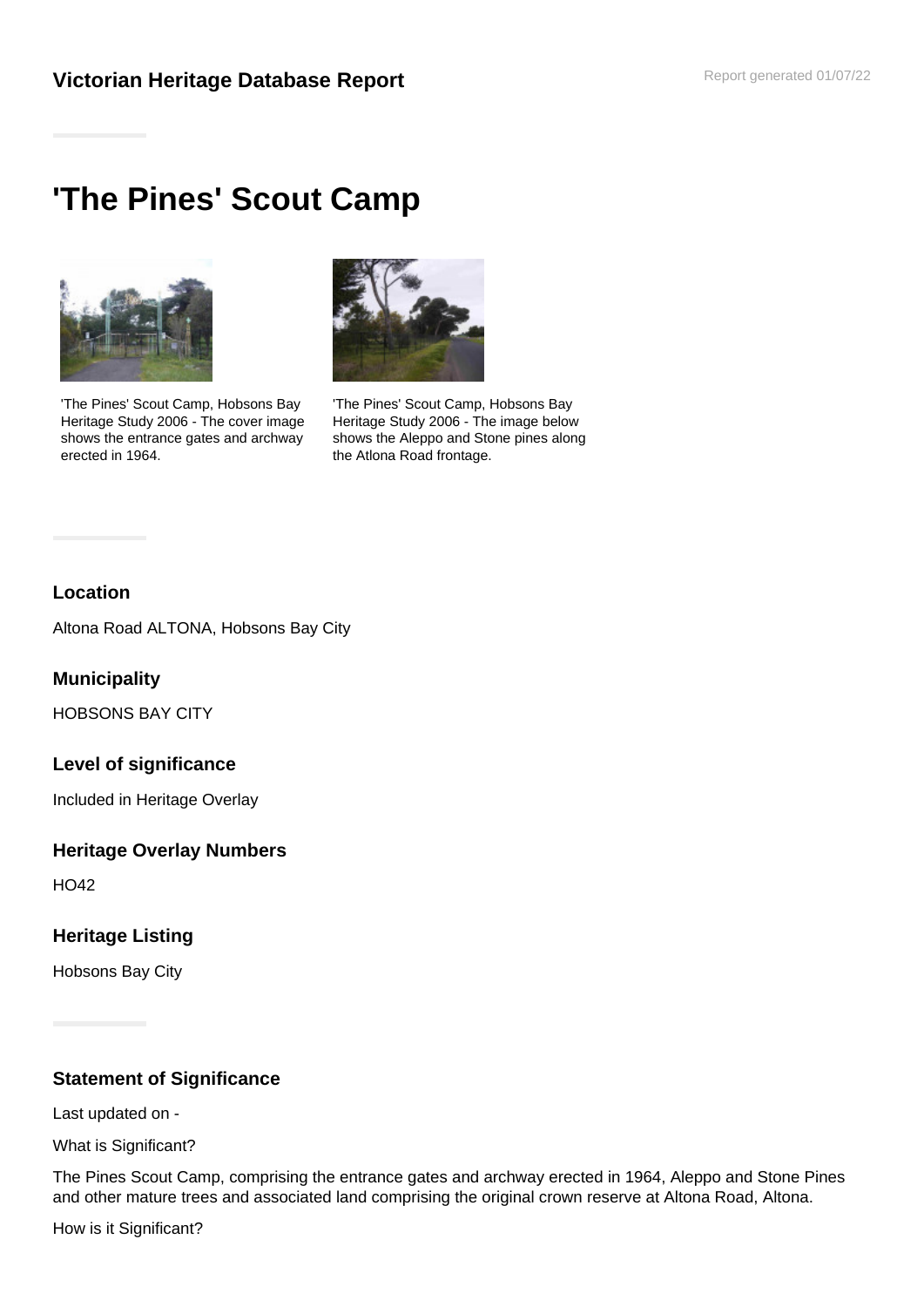The Pines Scout Camp is of local historic, aesthetic and scientific (horticultural) significance to the City of Hobsons Bay.

Why is it Significant?

Historically, it is significant for its strong associations with the development of recreational facilities in the municipality and in particular with the local scouting movement. It demonstrates the increasing popularity of the scouting movement in the postwar era, which reached its zenith in the 1960s. It also has associations with the former Williamstown Racecourse and the horse trainers, Philip Dowling and CB Fisher, which are demonstrated by the remnant early Aleppo and Stone Pines along the perimeter of the site. (AHC criteria A4, G1 and H1)

Aesthetically, it is significant as a unique cultural landscape, which is notable for distinctive and quirky entrance gates and archway and the mature trees throughout the site. (AHC criteria B2, E1 and F1)

Scientifically, it is significant for the relative rarity of mature Aleppo and Stone pines, both as a group and individually. (AHC criterion B2)

| Heritage<br>Study/Consultant | Hobsons Bay - Hobsons Bay Heritage Study, Hobsons Bay City Council, 2006; |
|------------------------------|---------------------------------------------------------------------------|
| Construction dates           | 1865,                                                                     |
| Hermes Number                | 14969                                                                     |
| <b>Property Number</b>       |                                                                           |

## **Physical Description 1**

A 1960s wrought iron gateway marks the entry to the site. The gates include two central columns supporting an archway above the road and two simple gates. The arch is adorned by the name of the camp, with the word "Pines" centrally located in cursive script flanked by "scout camp" in lower capitals in a faded green. The two central columns are flanked by lower columns connected by angled fences. Each column is surmounted by the scouting emblem in metal relief. What is presumably the original colour scheme survives: A soft yellow to the word "Pines", the two innermost column emblems, and the two outer columns, and a soft green for the other elements, with the exception of the gates and fence which are painted white.

The gates lead to a winding gravelled road lined by painted rocks introduced by the scouts and groups of Aleppo and Stone pines ('Pinus halepensis' and 'Pinus pinea'), which also occur on all boundaries of the site, having probably once formed a triangle. There are also Eucalypts and Monterey cypress which may have been introduced around or after World War 2.

Plaques on the site include:

- Gates presented by Ern Richards, President of the Pines Development Committee 1964-67

- Footscray Altona Werribee District Scout Camp official opening 29 August 1964 - Ralph Schutt district commissioner 1947-69

#### **Integrity**

External Integrity and condition

Integrity - Gates - High. Condition - Fair to Good